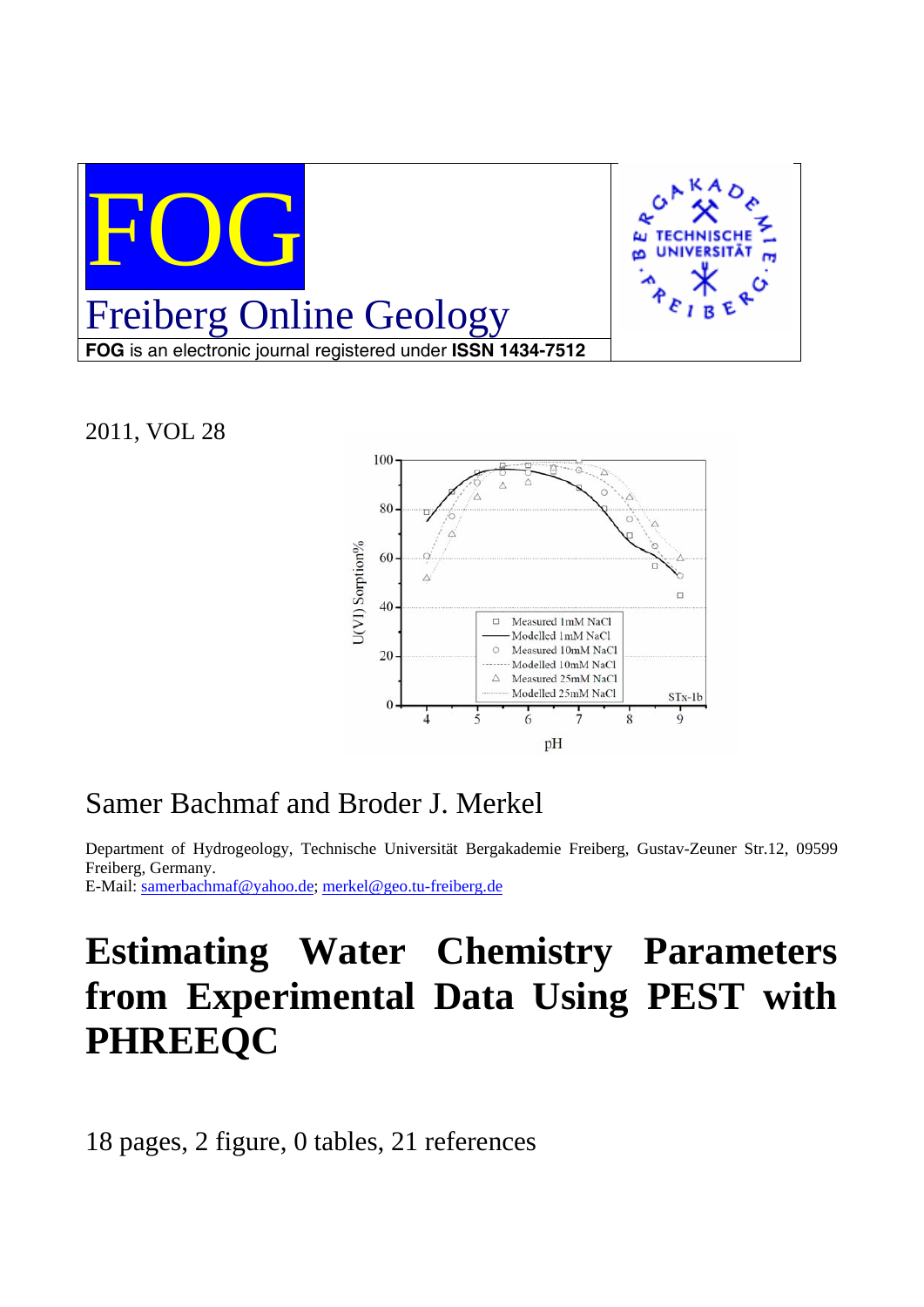#### **Abstract**

This note presents a method for estimating sorption constants from experimental data using the two computer programs PEST and PHREEQC. As geochemical case study, U(VI) sorption onto STx-1b montmorillonite as a function of pH (4 to 9) and ionic strength (0.001, 0.01, and 0.025 M NaCl) was investigated by conducting batch experiments for 24 hour under ambient atmosphere ( $P_{CO2}$ )  $=10^{-3.5}$  bar). Advantages of this technique include estimation of uncertainties associated with estimated parameters, evaluation of information content of observations, statistical evaluation of the appropriateness of the conceptual model, and any number of parameters can be optimized (less, or equal to the number of observations).

#### **1 Introduction**

Chemical equilibrium constants can be calculated from laboratory data using different techniques, e.g., with graphical methods, by curve fitting, or with an optimization code such as FITEQL 4.0 (Herbelin&Westall 1999). These approaches, however, have certain drawbacks; for instance, comparison of different conceptual models is laborious and ultimately subjective and the uncertainties associated with the estimated parameters are difficult to quantify. In contrast, parameter estimation codes such as PEST (Doherty 2004) and UCODE\_2005 (Poeter et al. 2005) have the advantage that any number of parameters can be optimized (less, or equal to the number of observations) by using any numerical code in inverse mode. The only prerequisite for the numerical model is that it has the option to write calculated data in ASCII format. Using PEST or UCODE is very common with groundwater flow and transport modeling, but this approach can be employed as well for geochemical codes such as PHREEQC (Parkhurst&Appelo 1999), MINTEQA2 (Allison et al. 1991), and Geochemist's Workbench (Bethke 1996).

Only few attempts have been made so far by using PHREEQC and PEST. A modified version of PHREEQC was used by (Appelo et al. 1999) to estimate surface complexation constants. Similar approaches were used by the same author (Appelo&Postma 1999, Appelo et al. 2002, Appelo&Postma 2005). An example how to use PEST with PHREEQC to estimate surface complexation constants can be downloaded from http://www.xs4all.nl/~appt/a&p/11/pest\_lg.exe. However, this example is related to an old version of PEST. PHREEQC and PEST was used as well to estimate cation exchange selectivity constants (Tournassat et al. 2009). Finally, the 1d transport option of PHREEQC was used for a reactive transport model of a landfill leachate plume using PEST to estimate concentrations of groundwater, kinetic rate constants for siderite and calcite precipitation, oxidation rates of DOC, cation exchange capacity, and total transport time (Van Breukelen et al. 2004). A similar complex 1d reactive transport model in the unsaturated was calibrated inversely with respect to mineral solubility,  $pCO<sub>2</sub>$ , cation exchange coefficients and sorption parameters for Ni and Cd by using PEST and PHREEQC (Kerstin&Bernard 2005).

However, the above mentioned publications do not explain how PEST and PHREEQC works together. Therefore this note was written to describe how PEST (version 11.8) exchanges data with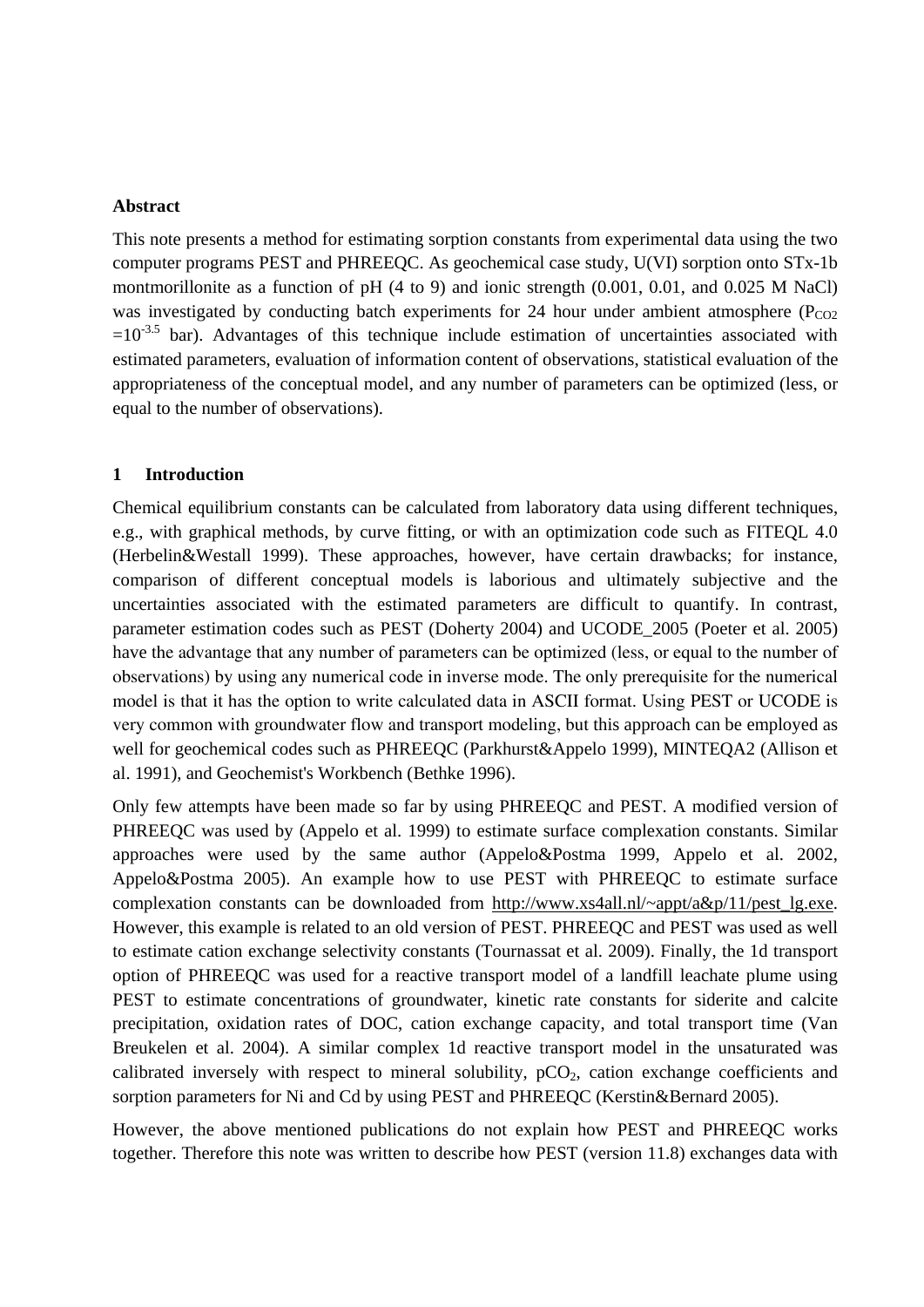PHREEQC (version 2.16.0) based on an example estimating chemical equilibrium constants for surface interactions between uranium(VI) species and surface sites of montmorillonite. Both PHREEQC (Windows Batch version) and PEST can be downloaded from http://wwwbrr.cr.usgs.gov/projects/GWC\_coupled/phreeqc/

 and http://www.sspa.com/pest/downloads.shtml, respectively. The goal of this note is to describe the method with sufficient details so that the reader can duplicate the procedure and adopt it for own problems. For further work a thorough reading of the PEST manual is recommended.

On contrary FITEQL 4.0 is a program to determine chemical equilibrium constants and in particular surface complexation constants from experimental data (titration experiments) according to the Diffuse Layer model, the Stern model, and the Triple Layer model. However, FITEQL 4.0 is not well suited for the requirements of the CD-MUSIC model of (Hiemstra&Van Riemsdijk 1996). Thus, the example given in this note dealing with a multisite surface complexation model can not be treated by FITEQL 4.0 .This would, however, be possible by using a modified version of FITEQL which is available as download from http://www.lwr.kth.se/forskningsprojekt/MoW/fiteql.htm.

Another disadvantage of FITEQL is that the ionic strength correction is made in any case by using the DAVIES equation (the only option is to skip the ionic strength correction and thus calculate conditional constants) and an activity/ionic strength dummy component, while PHREEQC is based on a complete water analysis and offers more choices including PITZER equation because the usage of a certain model in PHREEQC is controlled by the thermodynamic data set used. Finally, PEST delivers in contrast to FITEQL statistical information e.g. the sensivity of observations and parameters while FITEQL uses the WSOS/DF (weighted sum of squares divides by degrees of freedom) as indicator of the goodness of the fit. But, it is beyond the scope of this note to compare the goodness of fit of PEST and FITEQL 4.0.

#### **2 Geochemical Case Study**

The expandable 2:1 clay mineral (montmorillonite) has been extensively used for removal of uranium(VI) from ground- and surface water (McKinley et al. 1995, Olguin et al. 1997, Chisholm-Brause et al. 2001, Bachmaf et al. 2008). We have previously examined the U(VI) sorption behavior onto STx-1b montmorillonite as a function of pH (4 to 9) and ionic strength (0.001, 0.01, and 0.025 M NaCl) by conducting batch experiments for 24 hour under ambient atmosphere ( $P_{CO2}$ )  $=10^{-3.5}$  bar). After that the solution was separated from the solids by centrifugation and filtration and immediately analyzed for U(VI) concentration by inverse voltammetry or ICP-MS. Sorption of U(VI) species on montmorillonite was modeled by means of a multisite surface complexation model . In the following we are using a subset of our experimental data to describe how the nonlinear optimization program PEST in combination with PHREEQC can estimate the intrinsic sorption constants.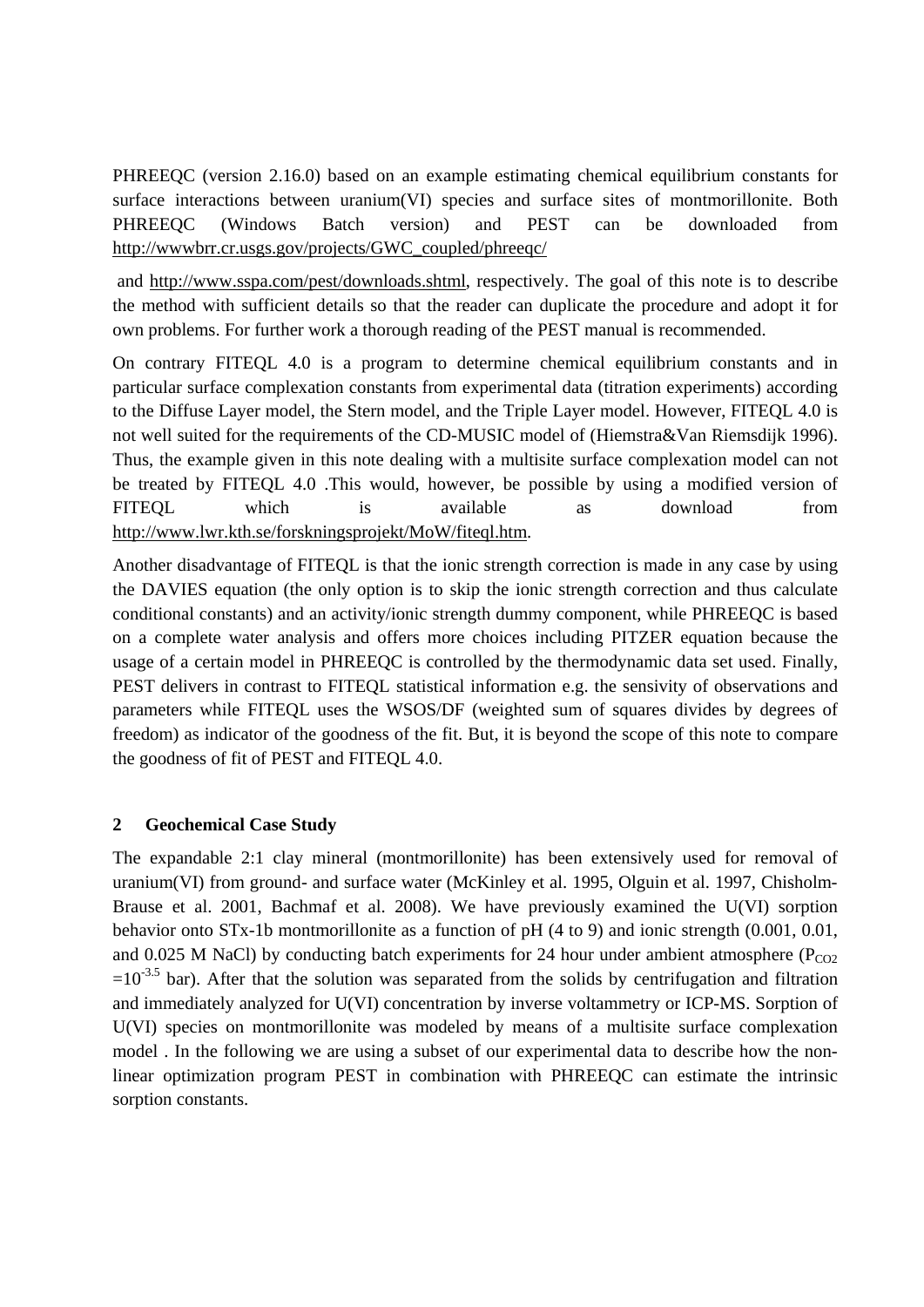#### **3 Procedure**

PHREEQC and PEST is executed stepwise in details in the following section, and all required files are included in the appendix.

#### **3.1 Installation of PEST and PHREEQC**

First, the user has to create a new directory (e.g., C:\PEST), download PEST and unzip pest.zip to that directory. Second, the PEST directory has to be added to the PATH environmental variable (autoexec.bat) for old Windows versions. The equivalent of autoexec.bat in Windows NT is named autoexec.NT in the system folder Windows/system32. Using Windows 2000, XP, Vista, and Windows 7 the system environment variables has to be changed via My Computer / Properties Advanced / Environment Variables / Edit. Add the PEST path (e.g. c:/pest) separated with a semicolon.

Third, download the PHREEQC (Batchversion for Windows) and install the software. During the installation you may change the default folder (e.g. C:/PHREEQC) and you will be asked if you like to modify the PATH environment variable so that PHREEQC can be operated from any directory. Here you have to check the "yes" button. If you use the default folder you have to change the path for LLNL.dat in the pst.file (see appendix 2)

Finally create a work-file for your test case (e.g. C:/CASE). This folder has to contain the four PEST input files, which will be explained in the following section.

### **3.1.1 Create a PHREEQC model.**

For convenience it is likely that one will create the PHREEQC input files by using the PHREEQC for Windows of the PHREEQCI Graphical User Interface. Surfaces species are site-specific and have to be defined by the user. However, PHREEQC databases offer an example for iron hydroxides according to data from Dzombak and Morel, (Dzombak&Moral 1990) which may be taken as an example. In our case, the edge surface sites of aluminol (Edg\_al) and silanol (Edg\_si) were defined as surface species within the SURFACE\_MASTER\_SPECIES data block in the PHREEQC input file. The surface site density and the surface area are defined under SURFACE block. The interactions between the U(VI) species and the available surfaces are defined in the SURFACE\_SPECIES data block. Each interaction is associated with an equilibrium constant (log\_k) that is either known or will be estimated by PEST. In order to test the PHREEQC input file in a stand-alone run any log\_k values can be used at this stage. To facilitate the extraction of simulated data with PEST the percentage of U(VI) sorption is written in a selected output file using SELECTED\_OUTPUT and USER\_PUNCH.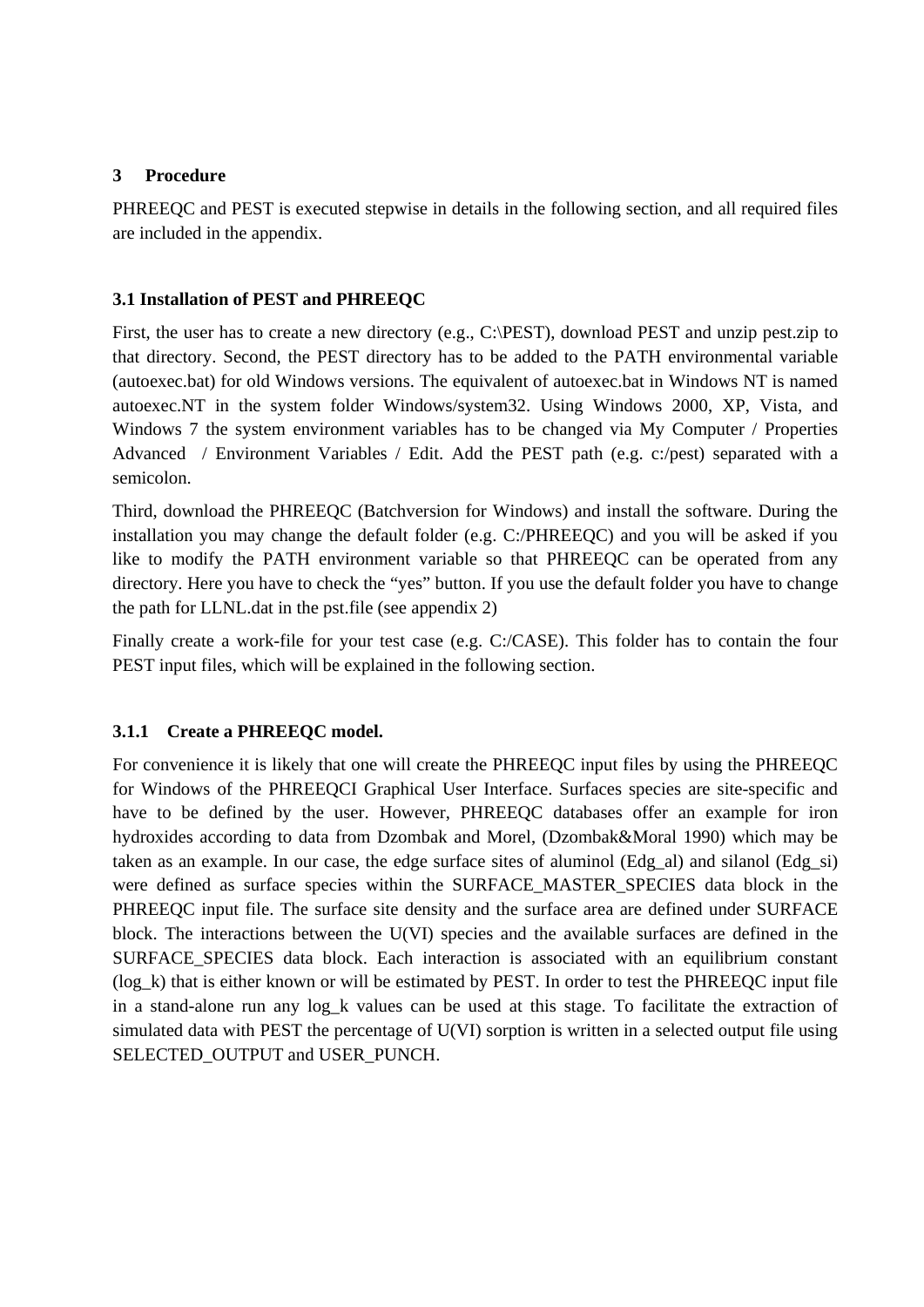### **3.2 Create the four PEST input files.**

To run PEST 11.8 with PHREEQC, four files are needed:

- **1.** a template file (filename.tpl)
- **2.** a PEST control file (filename.pst)
- **3.** an instruction file (filename.ins); and
- *4.* a batch file to run PEST and PHREEQC (filename.bat,) in the DOS environment.

Example files with the name "case" are given in the electronic appendix. All PEST input files can be written using a general purpose text editor following the specifications given in this section and the PEST manual.

#### *Template File (\*.tpl)*

The template file is a modified PHREEQC input file into which PEST inserts trial values of the parameters to be estimated (eight parameters in our example); the template file differs from the PHREEQC input file only by

- the extension: tpl instead of phrq
- by adding a first line: ptf  $\omega$  (some other signs instead of  $\omega$  are possible as well)
- replacing those values for parameters (e.g. log\_k) to be estimated by PEST through  $@K_N$   $@$  (N is a index for K: 1,2,3 ....)

After a successful run, PEST removes the first line and insert the estimated parameters in between the markers @ @ and write a standard PHREEQC input file; in the example template file (appendix 1), the log k  $@k1$   $@$ , to the . log k  $@k8$   $@$  will be replaced after running with log k 7, log\_k -6, log\_k -0.1, log\_k -6, log\_k 5, log\_k 6.7, log\_k -5.6, and log\_k -0.1, which represent the optimized sorption constants. The number of spaces between the @ @ markers has to be sufficient for inserting the estimated value of the parameter by PEST.

#### *PEST Control File (\*.pst)*

The PEST control file controls the iteration process: it tells PEST which model(s) to execute, what parameter(s) to optimize, how to extract PHREEQC-simulated values, and what observations to compare them to. Lines beginning with # are comments and can be added, but, the # sign must not be used as trailer of a normal line, since this will end with an error from the parser, (this was possible with older PEST versions only). In our example, we have three observation groups for three  $Na<sup>+</sup>$  concentrations (0.001, 0.01, and 0.025 M NaCl). Other explanations for the control file are given in appendix 2. Since the sorption experiments were performed for three ionic strengths, three groups of data have to be used. Note that for high optimization efficiency, one has to choose an initial parameter value which is close to what one thinks will be the parameter's optimized value. The initial parameter value must lie between the lower and upper bounds.

#### *Instruction File (\*.ins)*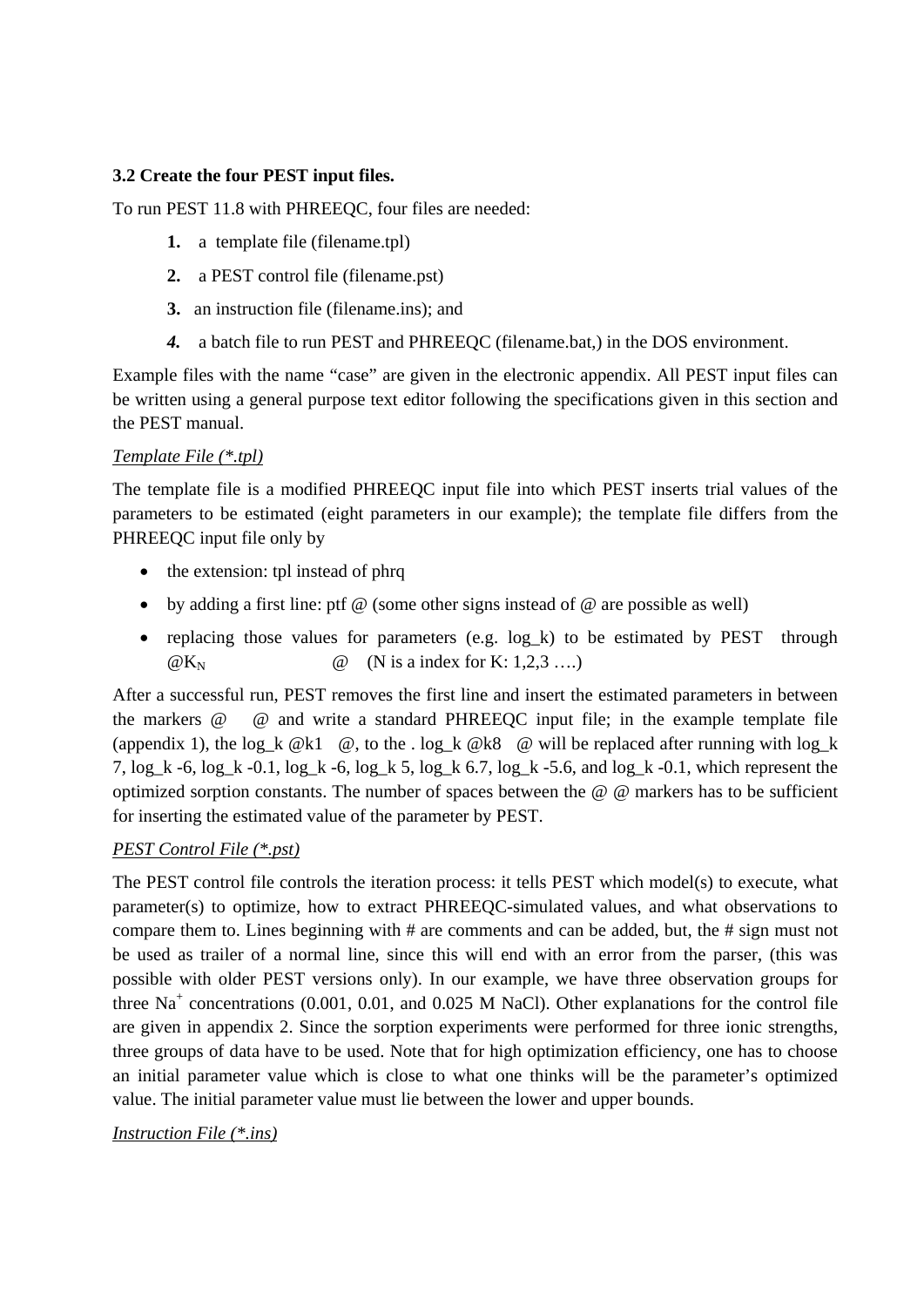The instruction file (appendix 3) informs PEST which values have to be extracted from the PHREEQC-selected output file, which is defined in the PHREEQC input file. Every observation for which data are supplied in the PEST control file must be listed in the instruction file. Conversely, every observation listed in the PEST instruction file has to be one line of data in the "observation data" section of the PEST control file.

#### *Batch File (\*.bat)*

Finally the batch file (appendix 4) runs PEST and tells PEST the common name of the 4 PEST files. The statements *@echo on* and *pause* are not mandatory but useful in case errors occur.

It is recommended to run the PHREEQC input file stand alone first to check for correctness as already mentioned above and to check the output file because PHREEQC generates output for each SOLUTION statement and not only the USE SOLUTION statement. One can take care for this by the first two signs in the instruction files: l1 means read line 1; l2 means read line 2 (the second line) and thus skip one line (see appendix 3). Note that PEST instruction file must not contain any comment lines.

#### **3.3 Checking PEST's Input Data.**

Before running PEST for a parameter estimation one should check for syntactical correctness and consistency using the utility programs PESTCHECK.exe and TEMPCHECK.exe.

#### **3.4 Running PEST and PHREEQC.**

Once the PEST input files are created and checked for correctness, PEST and PHREEQC can be run via the batch file (case.bat, apendix 4).

New files will be created in the data folder with the extension \*.REC, \*.RES, \*.MTT, \*.SEN, \*SEO (appendix 5). The outputfile \*.REC contains all information of the run, while \*.MTT provides statistic information (covariance matrix, correlation coefficient matrix, normalized Eigenvectors, and Eigenvalues). The file \*.RES provides measured and modeled data and the residuals. The files \*.SEN and \*.SEO contain parameter and observation sensitivity which are calculated from the Jacobian matrix (for details see PEST manual). Because parameters with low sensitivity are likely to cause problems during a parameter estimation run the sensitivity files are useful to eventually skip those critical parameters from further runs.

After a run is completed it is recommended to compare the PHREEQC values (selected PHREEQC output file) with the values that PEST extracts (main PEST output file). If the values are different, it is obvious that errors exist in the PEST input files. Measured and modeled data versus pH and ionic strength for the case study are plotted in Figure 1.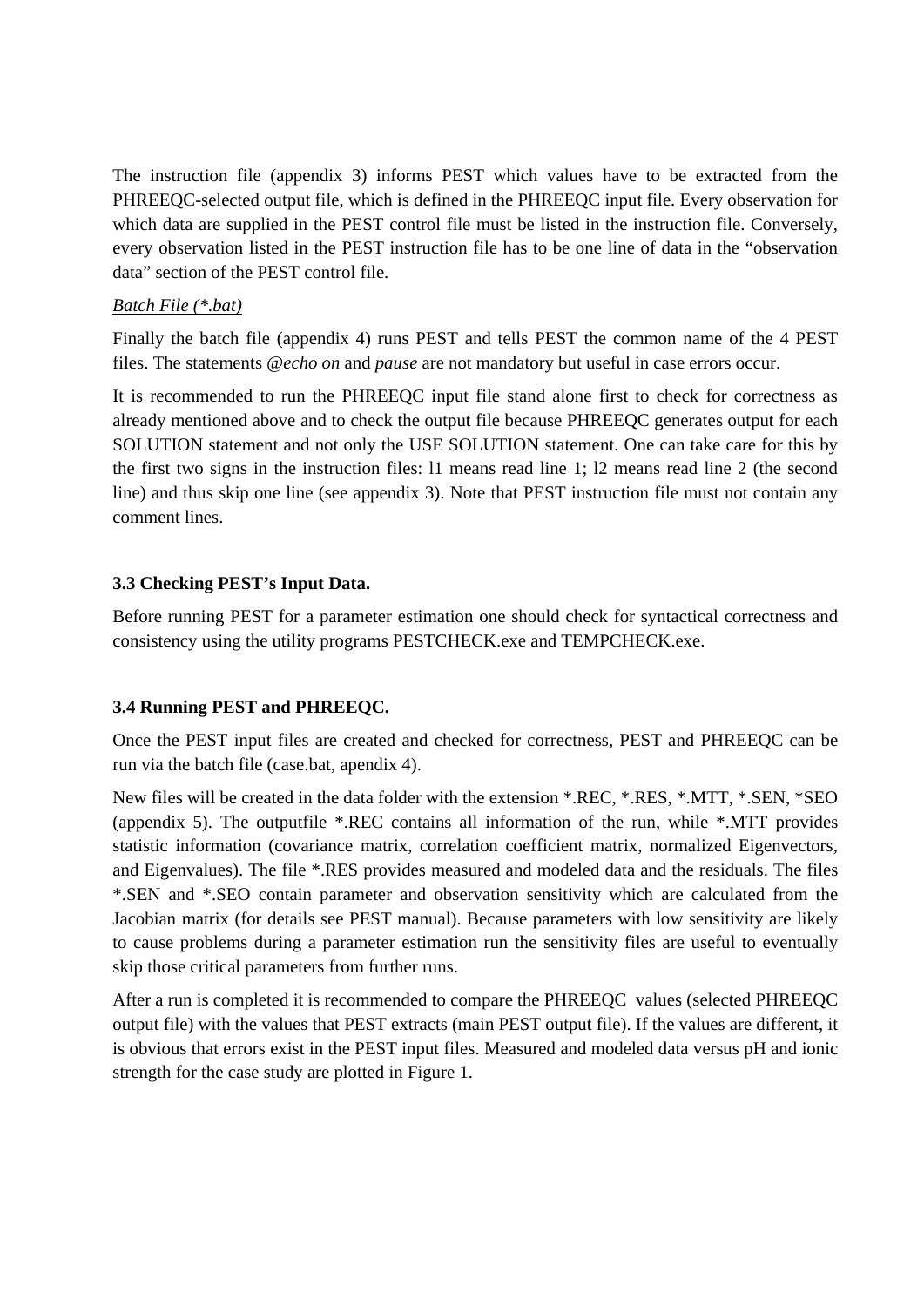

Figure 1. Model prediction of U(VI) adsorption on montmorillonite (STx-1b), using surface complexation model (SCM). Experimental conditions:  $\Sigma$ U=100 μ g L-1, suspension density = 1.66 g L-1,  $P_{CO2} = 10^{-3.5}$  bar, 25 °C, I = 0.001, 0.01, and 0.025 M, reaction time = 24 h. The lines present the sum of individual U(VI) surface species, whereas scatters present the measured data.

#### **3.5 Conclusion**

In comparison to FITEQL 4.0 which is mainly focused on estimating sorption constants the combination of PEST and PHREEQC is an extremely powerful tool to estimate any thermodynamic and kinetic parameters such as equilibrium constants for surface reactions, complex stability constants, solubility products of minerals, cation exchange capacity, and decay rates from experimental data. Simultaneously, as well hydraulic parameters like dispersivity and diffusion coefficients may be calibrated in PHREEQC´s 1d reactive transport model. A major advantage of combining PHREEQC with PEST (or UCODE) is the option to determine the uncertainties of estimated parameters and a statistical analysis to assess the appropriateness of the conceptual model. Furthermore PHREEQC offers in contrast to FITEQL the choice of different methods for ionic strengths correction including the PITZER equation. A further drawback of FITEQL is that the Pre-Processor of Fiteql (screen II)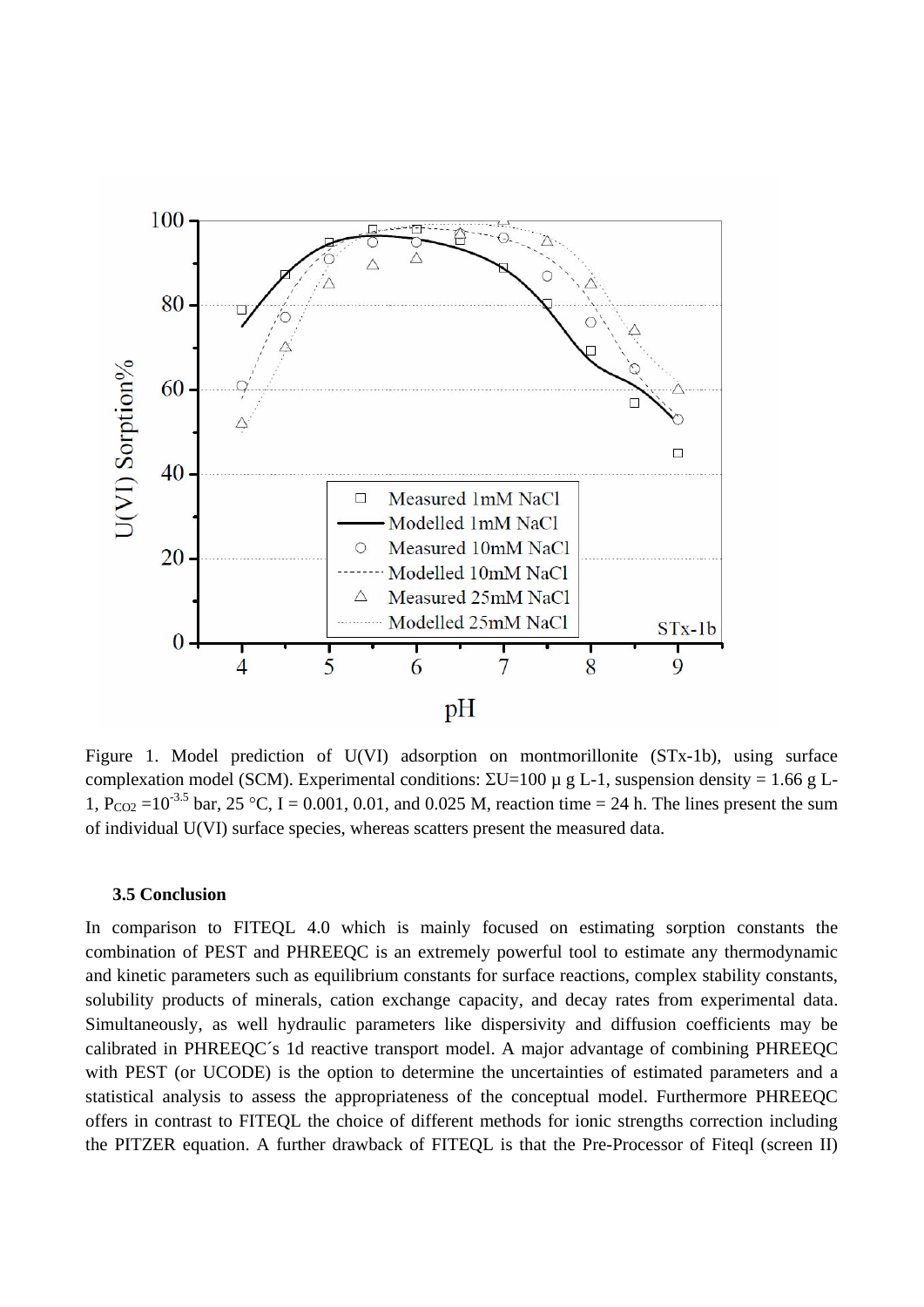does not accept species names having more than 10 characters (e.g., Edg\_alO(UO<sub>2</sub>)<sub>2</sub>CO<sub>3</sub>(OH)<sub>3</sub><sup>2</sup>). Using PEST in combination with PHREEQC to determine uncertainties of any parameters used in PHREEQC (not shown in this note) overcomes some restrictions of LJUNGSKILE (Ödegaard-Jensen et al. 2002) which can only calculate uncertainties of complex stability coefficients, but not e.g. solubility products, surface complexation constants, and kinetic rates. Last but not least PEST and PHREEQC in contrary to FITEQL are public domain programs which can be downloaded for free.

#### **4 Reference**

Allison JD, Brown DS, Novac-Gradac KJ (1991) MINTEQA2/PRODEFA2, a geochemical assessment model for environmental systems: Version 3.0 user's manual. EPA/600/3-91/021. Athens, Georgia: U.S. EPA.

Appelo CAJ, Drijver B, Hekkenberg R, De Jonge M (1999) Modeling of in situ iron removal from groundwater,. Ground Water 37:811-817

Appelo CAJ, Postma D (1999) A consistent model for surface complexation on birnessite (ë-MnO2) and its application to a column experiment. Geochim. Cosmochim. Acta 63:3039-3048

Appelo CAJ, Postma D (2005) Geochemistry, groundwater and pollution 2nd Edition, A.A. Balkema, Leiden.649

Appelo CAJ, Van Der Weiden MJJ, Tournassat C, L. C (2002) Surface Complexation of Ferrous Iron and Carbonate on Ferrihydrite and the

Mobilization of Arsenic. Environ. Sci. Technol 36:3096–3103

Bachmaf S, Planer-Friedrich B, Merkel BJ (2008) Effect of sulfate, carbonate, and phosphate on the uranium(VI) sorption behavior onto bentonite. Radiochimica Acta 96:359-366

Bethke CM (1996) Geochemical Reaction Modeling—Concepts and Applications. New York: Oxford University Press.

Chisholm-Brause CJ, Berg JM, Matzner RA, Morris DE (2001) Uranium(VI) sorption complexes on montmorillonite as a function of solution chemistry. Journal of Colloid and Interface Science 233:38- 49

Doherty J (2004) PEST Model-Independent Parameter Estimation. User Manual (5th ed). Corinda, Australia: Watermark Numerical Computing.

Dzombak DA, Moral FMM (1990) Surface Complexation Moldeling, Hydrous Ferric Oxide; John Wiley & Sons: New York,

Herbelin AL, Westall JC (1999) FITEQL 4.0: A computer program for determination of chemical equilibrium constants from experimental data. Report 99-01. Corvallis, Oregon: Department of Chemistry, Oregon State University.

Hiemstra T, Van Riemsdijk WH (1996) A surface structural approach to ion adsorption: the charge distribution (CD) model. J. Colloid Interf. Sci. 179:488-508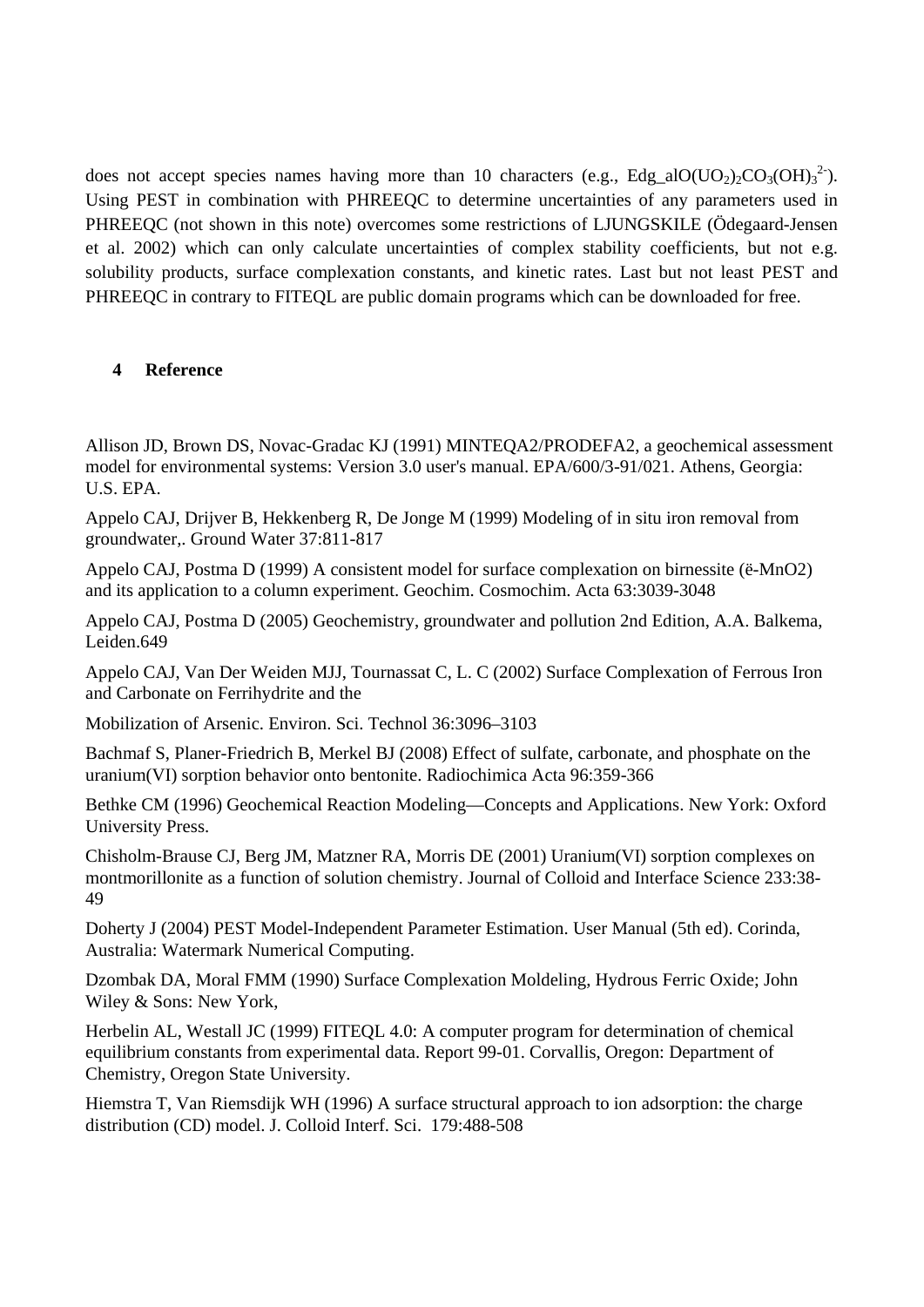Kerstin M, Bernard L (2005) Modelling of seepage water composition from experiments with an acid soil and a calcareous sediment, . Acta hydrochimica et hydrobiologica 33:595-604

McKinley JP, Zachara JM, Smith SC, Turner GD (1995) The influence of uranyl hydrolysis and multiple site-binding reactions on adsorption of U(VI) to montmorillonite. Clays and Clay Minerals 43:586-598

Ödegaard-Jensen A, Ekberg C, Meinrath G (2002) LJUNGSKILE: a program for assessing uncertainties in speciation calculations. Talanta. 63:907-916

Olguin MT, SolacheRios M, Acosta D, Bosch P, Bulbulian S (1997) UO22+ sorption on bentonite. Journal of Radioanalytical and Nuclear Chemistry 218:65-69

Parkhurst DL, Appelo CAJ (1999) User's Guide to PHREEQC (version 2). A Computer Program for speciation, Batch-Reaction, One-Dimensional Transport, and Inverse Geochemical Calculation. U.S.G.S., Water Resources Investigation Report 99-4259,

Poeter EP, Hill MC, Banta ER, S. Mehl S, Christensen S (2005) UCODE\_2005 and six other computer codes for universal sensitivity analysis, calibration, and uncertainty evaluation. USGS Techniques and Methods 6-A11. Reston, Virginia: USGS..

Tournassat C, Gailhanou H, Crouzet C, Braibant G, Gautier A, Gaucher EC (2009) Cation Exchange Selectivity Coefficient Values on Smectite and Mixed-Layer Illite/Smectite Minerals. Soil Sci. Soc. Am. J. 73:928-942

Van Breukelen BM, Griffioen J, Röling WFM, Van Verseveld HW (2004) Reactive transport modelling of biogeochemical processes and carbon isotope geochemistry inside a landfill leachate plume. Journal of Contaminant Hydrology. 70:249-269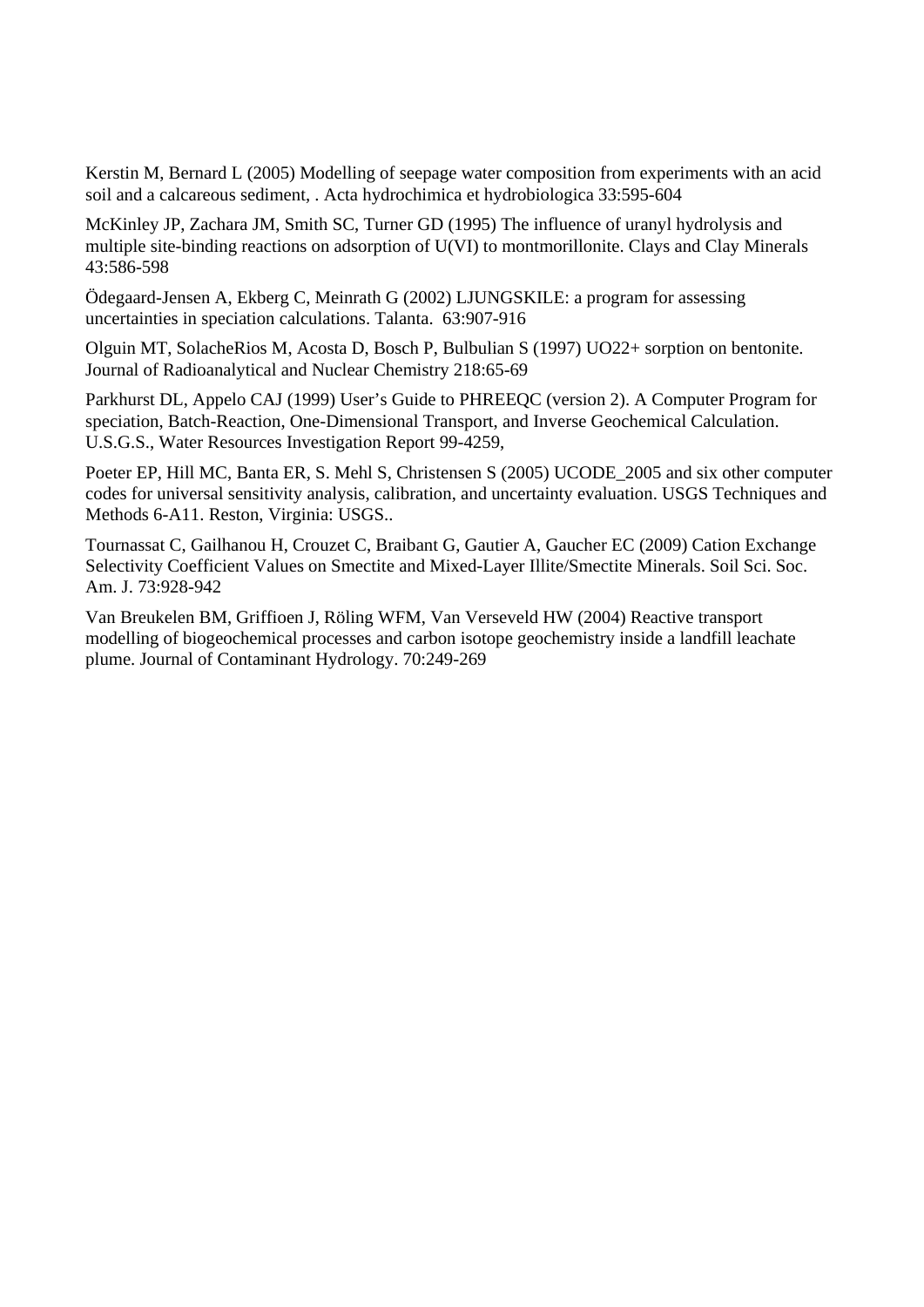#### case.tpl

ptf @ # PEST fills parameters in between @ @ Title sorption of U(VI) on STx-1b SURFACE\_MASTER\_SPECIES Edg\_al Edg\_alOH # aluminol edge sites Edg\_si Edg\_siOH # silanol edge sites SURFACE\_SPECIES  $Edg$ \_alOH =  $Edg$ \_alOH  $log k$  0.0  $Edg_aIOH + H+= Edg_aIOH2+$  log\_k 12.3 # Zachara and Mckinley, 1993,  $Edg_aIOH = Edg_aIO - H +$  log\_k -13.16 #Zachara and Mckinley, 1993  $Edg_a1OH + UO2+2 = Edg_a1OUO2+ + H+$  $\log k$  @k1 @ # to be optimized by PEST Edg\_alOH + Na+ = Edg\_alONa + H+  $log k$  @k2 @ # to be optimized by PEST  $Edg$ \_siOH =  $Edg$ \_siOH  $log_k 0.0$ Edg\_siOH  $+ H + =$  Edg\_siOH2+ log\_k -0.95 # # Mckinley et al, 1993 Edg\_siOH = Edg\_siO- + H+  $log k -6.65 # #$  Mckinley et al, 1993  $Edg$ <sub>si</sub>OH + UO2+2 =  $Edg$ <sub>si</sub>OUO2+ + H+  $log k$  @k3 @ # to be optimized by PEST  $Edg$ <sub>si</sub>OH + UO2OH +  $Edg$ <sub>si</sub>OUO2OH + H +  $log_k$  @ # to be optimized by PEST Edg\_siOH + UO2(CO3)3-4 = Edg\_siOHUO2(CO3)3-4  $log k$  @k5  $\qquad \qquad \textcircled{a} \qquad \text{\# to be optimized by PEST}$ Edg\_siOH +  $UO2(OH)3 = Edg$ \_siOHUO2(OH)3 log\_k @k6 @ # to be optimized by PEST  $Edg$ \_siOH + Na+ =  $Edg$ \_siONa + H+ log\_k @k7 @ # to be optimized by PEST Edg\_alOH + 2UO2+2 + CO3-2 + 3H2O = Edg\_alO(UO2)2CO3(OH)3-2 + 4H+  $log_k$  @k8  $\qquad \qquad \emptyset$  # to be optimized by PEST SURFACE 1 edge sites on STx-1b Edg\_alOH 9.213e-5 83.8 1.66 Edg\_siOH 9.99e-5 Phases; fix\_pH;  $H+ = H+$ ; log\_k 0 fix pe; e- = e- ; log  $k 0$ Solution 1; units mmol/l; temp 23; pH 3; U 100 ug/l; Na 1; Cl 1 END SELECTED\_OUTPUT; -file case.prn; -reset false; -high\_p true USER\_PUNCH -start  $10$  q\_sorb = mol("Edg\_alOUO2+") + mol("Edg\_siOUO2+") + mol("Edg\_siOUO2OH") 15 q\_sorb = q\_sorb + mol("Edg\_siOHUO2(CO3)3-4") + mol("Edg\_siOHUO2(OH)3-") + mol("Edg\_alO(UO2)2CO3(OH)3-2") 20 punch q\_sorb / 0.42e-6\*100 -end use solution 1; use surface 1; EQUILIBRIUM PHASES 1;  $CO2(g)$  -3.5; fix pH -4.0 NaOH 10; end use solution 1; use surface 1; EQUILIBRIUM\_PHASES 1;  $CO2(g)$  -3.5; fix\_pH -4.5 NaOH 10; end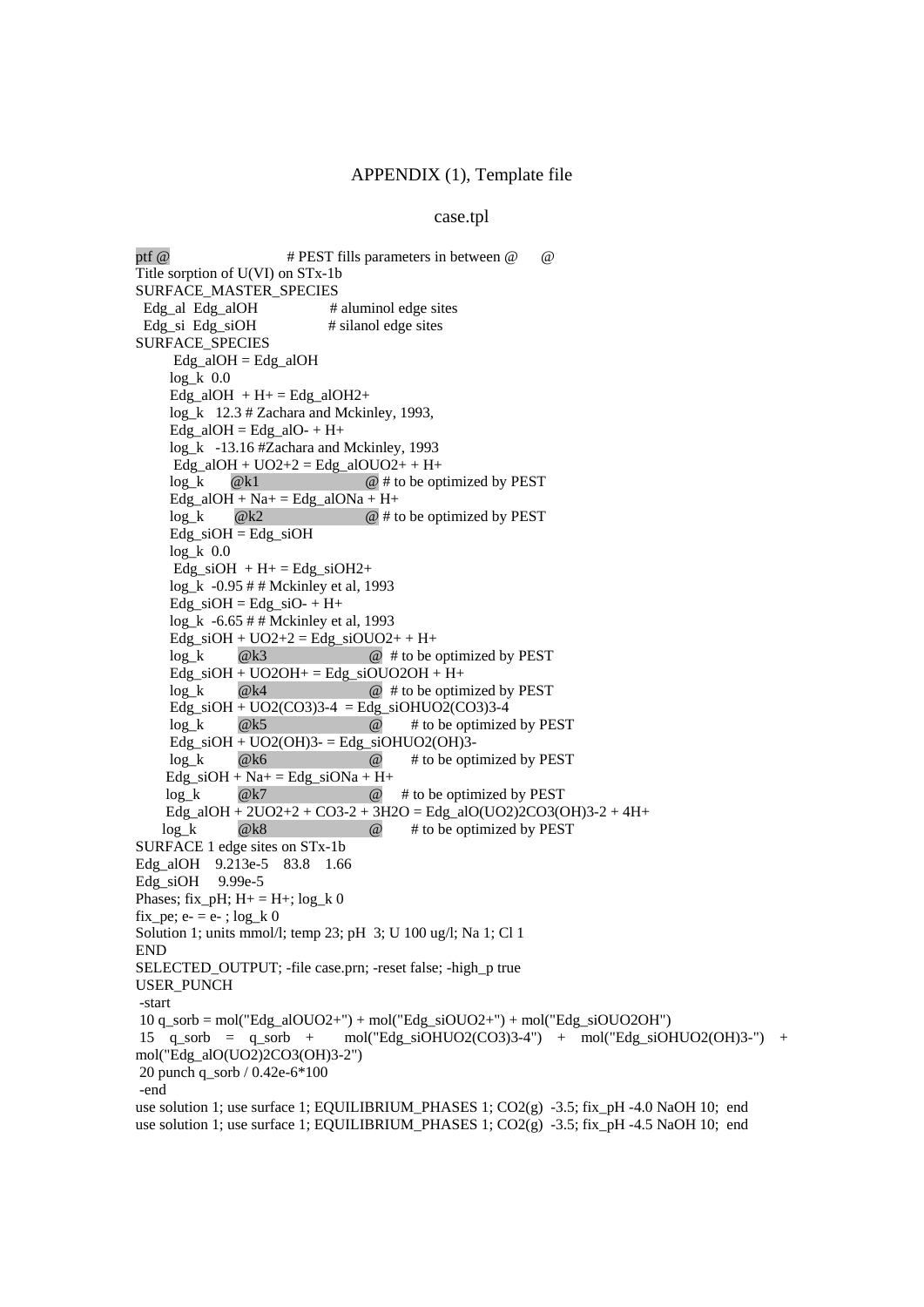| use solution 1; use surface 1; EQUILIBRIUM_PHASES 1; CO2(g) -3.5; fix_pH -5.0 NaOH 10; end      |
|-------------------------------------------------------------------------------------------------|
| use solution 1; use surface 1; EQUILIBRIUM_PHASES 1; CO2(g) -3.5; fix_pH -5.5 NaOH 10; end      |
| use solution 1; use surface 1; EQUILIBRIUM_PHASES 1; $CO2(g)$ -3.5; fix_pH -6.0 NaOH 10; end    |
| use solution 1; use surface 1; EQUILIBRIUM_PHASES 1; CO2(g) -3.5; fix_pH -6.5 NaOH 10; end      |
| use solution 1; use surface 1; EQUILIBRIUM_PHASES 1; $CO2(g)$ -3.5; fix_pH -7.0 NaOH 10; end    |
| use solution 1; use surface 1; EQUILIBRIUM_PHASES 1; $CO2(g)$ -3.5; fix_pH -7.5 NaOH 10; end    |
| use solution 1; use surface 1; EQUILIBRIUM_PHASES 1; $CO2(g)$ -3.5; fix_pH -8.0 NaOH 10; end    |
| use solution 1; use surface 1; EQUILIBRIUM_PHASES 1; CO2(g) -3.5; fix_pH -8.5 NaOH 10; end      |
| use solution 1; use surface 1; EQUILIBRIUM_PHASES 1; $CO2(g)$ -3.5; fix_pH -9.0 NaOH 10; end    |
| use solution 1; use surface 1; EQUILIBRIUM_PHASES 1; CO2(g) -3.5; fix_pH -9.5 NaOH 10; end      |
| Solution 2; units mmol/l; temp 23; pH 3; U 100 ug/l0; Na 1; Cl 10                               |
| use solution 2; use surface 1; EQUILIBRIUM_PHASES 1; CO2(g) -3.5; fix_pH -4.0 NaOH 10; end      |
| use solution 2; use surface 1; EQUILIBRIUM_PHASES 1; CO2(g) -3.5; fix_pH -4.5 NaOH 10; end      |
| use solution 2; use surface 1; EQUILIBRIUM_PHASES 1; CO2(g) -3.5; fix_pH -5.0 NaOH 10; end      |
| use solution 2; use surface 1; EQUILIBRIUM_PHASES 1; $CO2(g)$ -3.5; fix_pH -5.5 NaOH 10; end    |
| use solution 2; use surface 1; EQUILIBRIUM_PHASES 1; CO2(g) -3.5; fix_pH -6.0 NaOH 10; end      |
| use solution 2; use surface 1; EQUILIBRIUM_PHASES 1; CO2(g) -3.5; fix_pH -6.5 NaOH 10; end      |
| use solution 2; use surface 1; EQUILIBRIUM_PHASES 1; $CO2(g)$ -3.5; fix_pH -7.0 NaOH 10; end    |
| use solution 2; use surface 1; EQUILIBRIUM_PHASES 1; CO2(g) $-3.5$ ; fix_pH $-7.5$ NaOH 10; end |
| use solution 2; use surface 1; EQUILIBRIUM_PHASES 1; $CO2(g)$ -3.5; fix_pH -8.0 NaOH 10; end    |
| use solution 2; use surface 1; EQUILIBRIUM_PHASES 1; CO2(g) $-3.5$ ; fix_pH $-8.5$ NaOH 10; end |
| use solution 2; use surface 1; EQUILIBRIUM_PHASES 1; CO2(g) -3.5; fix_pH -9.0 NaOH 10; end      |
| use solution 2; use surface 1; EQUILIBRIUM_PHASES 1; CO2(g) -3.5; fix_pH -9.5 NaOH 10; end      |
| Solution 3; units mmol/l; temp 23; pH 3; U 100 ug/l; Na 25; Cl 25                               |
| use solution 3; use surface 1; EQUILIBRIUM_PHASES 1; CO2(g) -3.5; fix_pH -4.0 NaOH 10; end      |
| use solution 3; use surface 1; EQUILIBRIUM_PHASES 1; CO2(g) -3.5; fix_pH -4.5 NaOH 10; end      |
| use solution 3; use surface 1; EQUILIBRIUM_PHASES 1; CO2(g) -3.5; fix_pH -5.0 NaOH 10; end      |
| use solution 3; use surface 1; EQUILIBRIUM_PHASES 1; $CO2(g)$ -3.5; fix_pH -5.5 NaOH 10; end    |
| use solution 3; use surface 1; EQUILIBRIUM_PHASES 1; CO2(g) -3.5; fix_pH -6.0 NaOH 10; end      |
| use solution 3; use surface 1; EQUILIBRIUM_PHASES 1; CO2(g) -3.5; fix_pH -6.5 NaOH 10; end      |
| use solution 3; use surface 1; EQUILIBRIUM_PHASES 1; $CO2(g)$ -3.5; fix_pH -7.0 NaOH 10; end    |
| use solution 3; use surface 1; EQUILIBRIUM_PHASES 1; CO2(g) -3.5; fix_pH -7.5 NaOH 10; end      |
| use solution 3; use surface 1; EQUILIBRIUM_PHASES 1; $CO2(g)$ -3.5; fix_pH -8.0 NaOH 10; end    |
| use solution 3; use surface 1; EQUILIBRIUM_PHASES 1; CO2(g) $-3.5$ ; fix_pH $-8.5$ NaOH 10; end |
| use solution 3; use surface 1; EQUILIBRIUM_PHASES 1; CO2(g) -3.5; fix_pH -9.0 NaOH 10; end      |
| use solution 3; use surface 1; EQUILIBRIUM_PHASES 1; CO2(g) -3.5; fix_pH -9.5 NaOH 10; end      |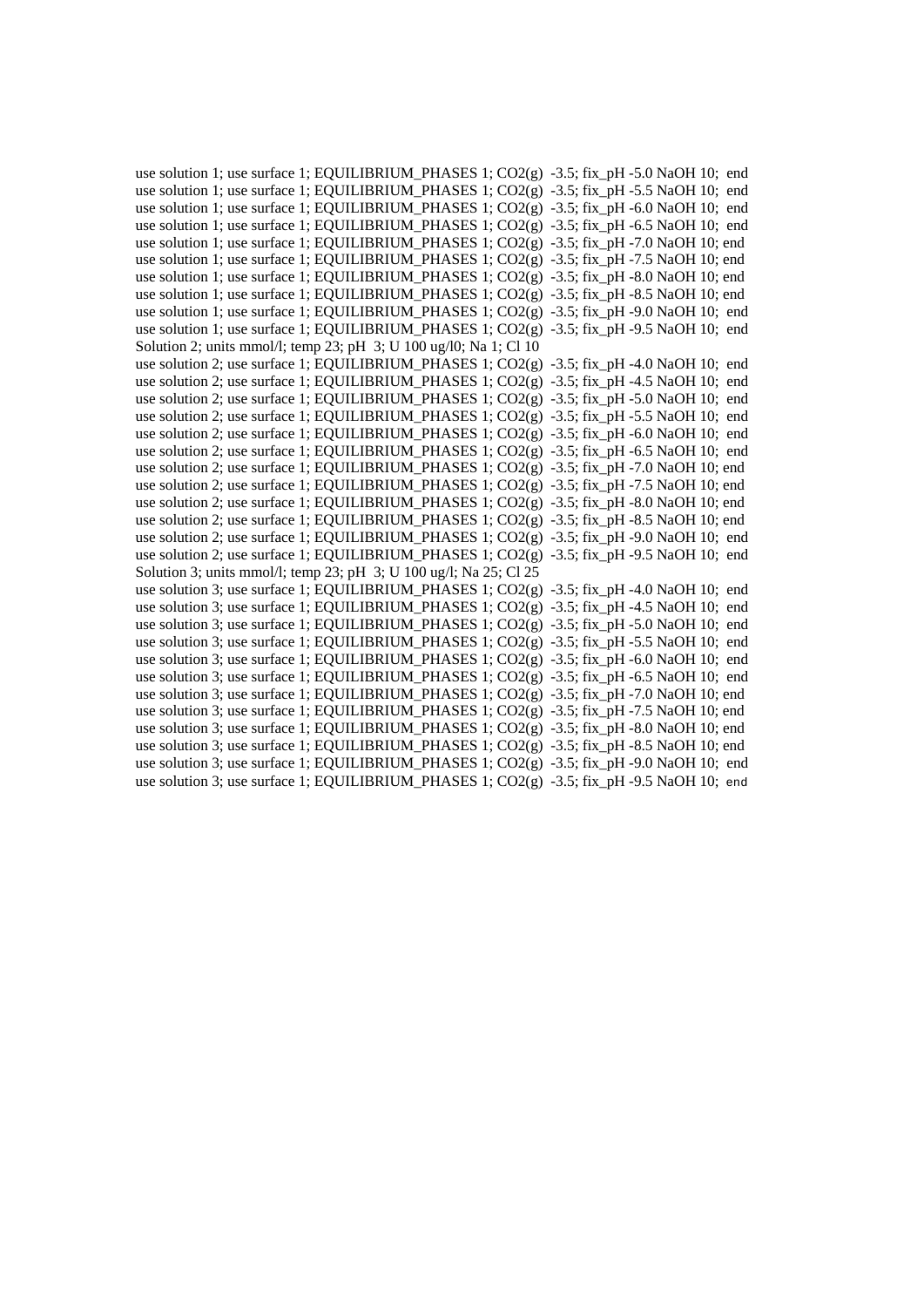## APPENDIX (2), Control file

```
case.pst 
pcf 
* control data 
restart estimation 
8 33 1 0 3 
# no of parameters,observations, group parameters, prior infos , groups 
1 1 single point 1 0 0 
# no of template files, no of instruction files, …. 
10.0 2.0 0.3 0.03 10 
3.0 3.0 0.001 
0.1 
30 0.001 3 3 0.01 3 
1 1 1 
* parameter groups 
k1 relative 1e-2 0.000001 switch 2 parabolic 
* parameter data 
k1 none relative 7 3.0 12.0 k1 1.0 0.0 1 
#param_name,type, initial, min, max, ..…. 
k2 none relative -6.0 -15. 15.0 k1 1.0 0.0 1 
k3 none relative -0.1 -10 5.0 k1 1.0 0.0 1 
k4 none relative -6 -10.0 1.0 k1 1.0 0.0 1 
k5 none relative 5 1.0 20.0 k1 1.0 0.0 1 
k6 none relative 6.7 0.0 10.0 k1 1.0 0.0 1 
k7 none relative -5.6 -10.0 0.0 k1 1.0 0.0 1 
k8 none relative -0.1 -2.0 1.0 k1 1.0 0.0 1 
* observation groups 
group_1 
group_2 
group_3 
* observation data 
c1 79.0 1 group_1 
# obs_name, value, weight, group no 
c2 87.3 1 group_1 
c3 95.0 1 group_1 
c4 98.0 1 group_1 
c5 98.0 1 group_1 
c6 95.5 1 group_1 
c7 89.0 1 group_1 
c8 80.5 1 group_1 
c9 69.3 1 group_1 
c10 57.0 1 group_1 
c11 45.0 1 group_1 
c12 61.0 1 group_2 
c13 77.2 1 group_2 
c14 91.0 1 group_2 
c15 95.0 1 group_2 
c16 95.0 1 group_2 
c17 97.0 1 group_2 
c18 96.0 1 group_2 
c19 87.0 1 group_2
```
c20 75.5 1 group\_2 c21 65.0 1 group\_2 c22 53.0 1 group\_2 c23 52.0 1 group\_3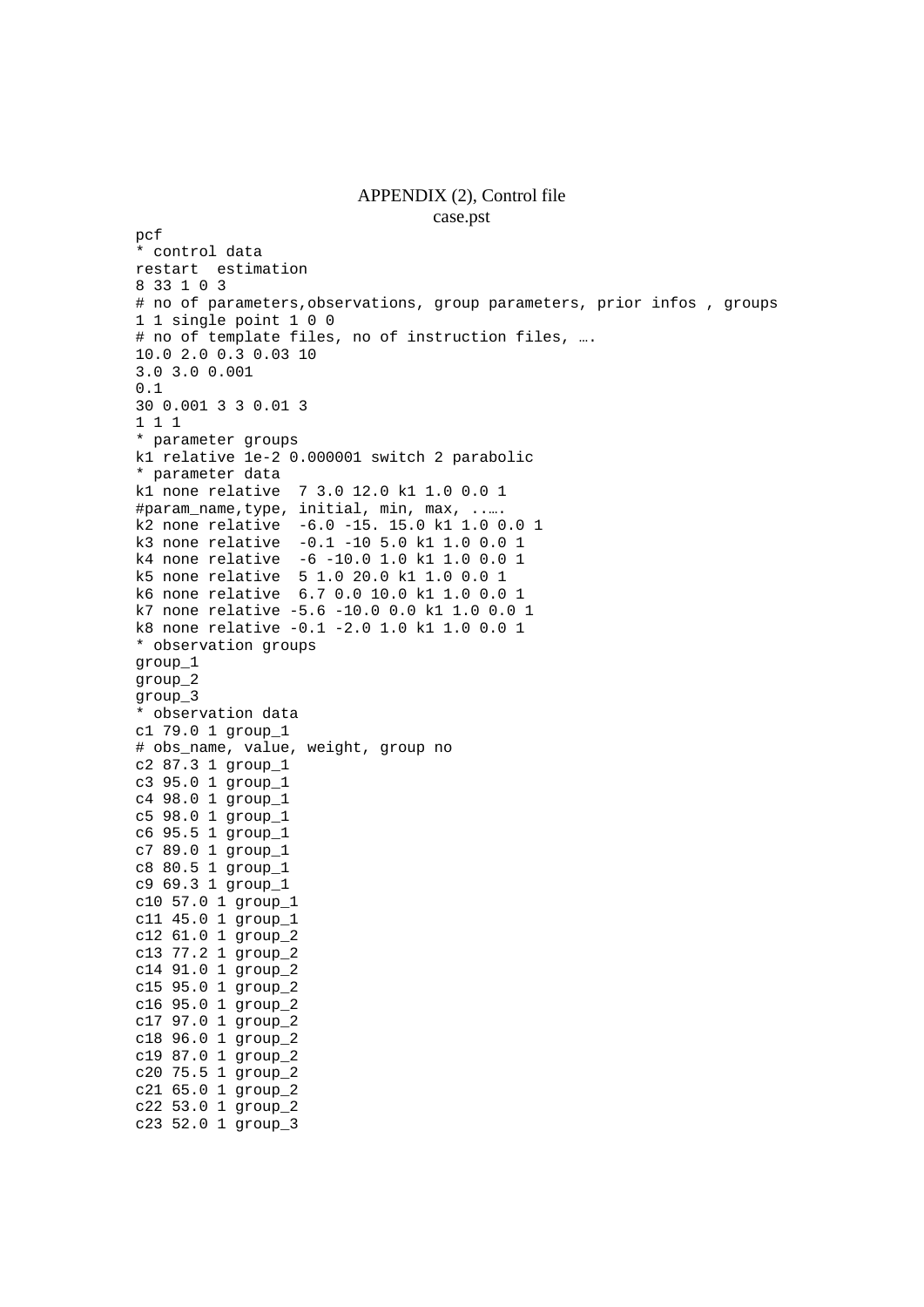c24 70.0 1 group\_3 c25 85.0 1 group\_3 c26 89.5 1 group\_3 c27 91.0 1 group\_3 c28 96.8 1 group\_3 c29 100.0 1 group\_3 c30 95.0 1 group\_3 c31 85.0 1 group\_3 c32 74.0 1 group\_3 c33 60.0 1 group\_3 \* model command line phreeqc.exe case.phrq case.out c:/phreeqc/llnl.dat scr.out \* model input/output case.tpl case.phrq case.ins case.prn \* prior information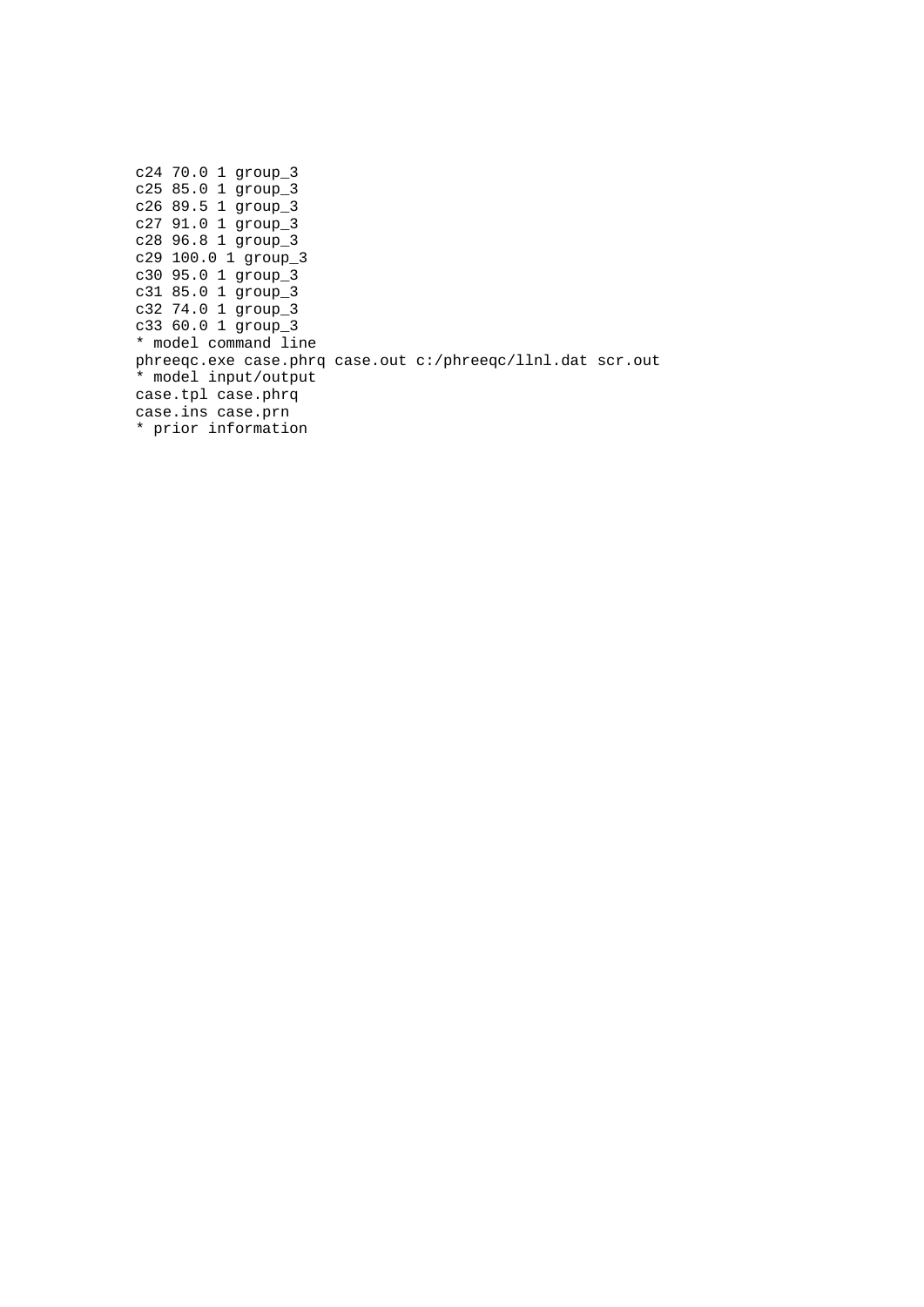### APPENDIX (3), Instruction file case.ins

| pif @             | # read line 1 or 2 (11 or 12); data to be read between position 1 and 25 i |
|-------------------|----------------------------------------------------------------------------|
| 12 [c1]1:25       |                                                                            |
| 11 [c2]1:25       |                                                                            |
| 11 [c3]1:25       |                                                                            |
| 11 [c4]1:25       |                                                                            |
| 11 [c5]1:25       |                                                                            |
| 11 [c6]1:25       |                                                                            |
| 11 [c7]1:25       |                                                                            |
| 11 [c8]1:25       |                                                                            |
| 11 [c9]1:25       |                                                                            |
| 11 [c10]1:25      |                                                                            |
| $11$ [c11]1:25    |                                                                            |
| $12$ [c12]1:25    |                                                                            |
| $11$ [c13]1:25    |                                                                            |
| 11 [c14]1:25      |                                                                            |
| 11 [c15]1:25      |                                                                            |
| 11 [c16]1:25      |                                                                            |
| 11 [c17]1:25      |                                                                            |
| 11 [c18]1:25      |                                                                            |
| $11$ [c19]1:25    |                                                                            |
| 11 [c20]1:25      |                                                                            |
| 11 [c21]1:25      |                                                                            |
| 11 [c22]1:25      |                                                                            |
| $12$ [c23] $1:25$ |                                                                            |
| 11 $[c24]1:25$    |                                                                            |
| 11 [c25]1:25      |                                                                            |
| 11 $[c26]1:25$    |                                                                            |
| 11 [c27]1:25      |                                                                            |
| 11 [c28]1:25      |                                                                            |
| 11 [c29]1:25      |                                                                            |
| 11 [c30]1:25      |                                                                            |
| 11 [c31]1:25      |                                                                            |

- l1 [c32]1:25
- l1 [c33]1:25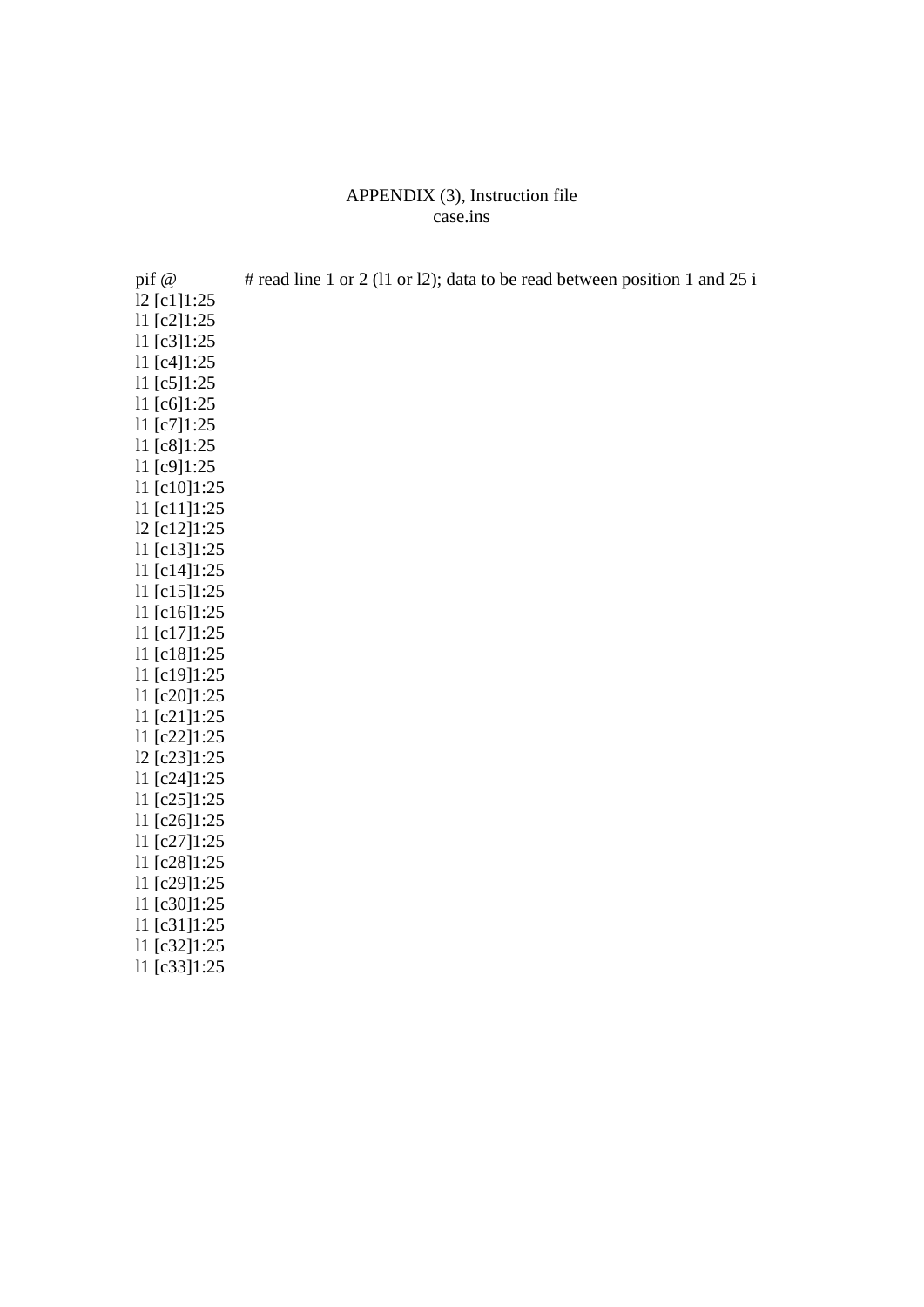### APPENDIX (4), Batch file case.BAT

@echo on pest case pause APPENDIX (5), Residual and Observation files case.REC (estimated results from PEST) Current parameter values<br>
k1 5.18431  $k1$  5.18431<br> $k2$  -15.0000  $-15.0000$ 

| k3 | 3.04906    |
|----|------------|
| k4 | $-1.37520$ |
| k5 | 6.61135    |
| k6 | 6.78168    |
| k7 | $-5.22070$ |
| k8 | 1.00000    |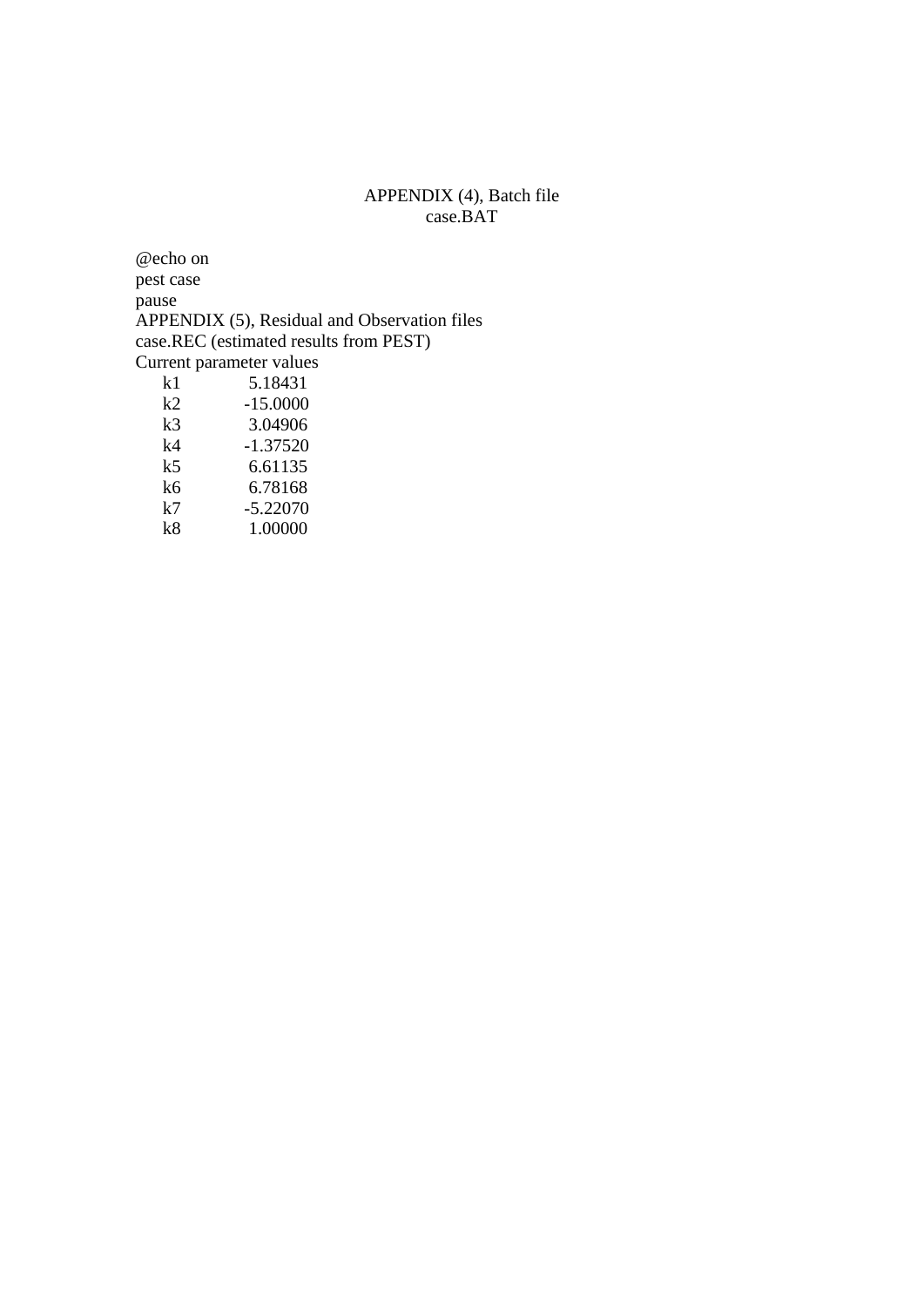| <b>Results</b>     |                 |                   |                 |              |           |
|--------------------|-----------------|-------------------|-----------------|--------------|-----------|
| <b>Observation</b> | <b>Measured</b> | <b>Calculated</b> | <b>Residual</b> | Weight       | Group     |
|                    |                 |                   |                 |              |           |
| c1                 | 79              | 66.3125           | 12.6875         | 1            | $group_1$ |
| c2                 | 87.3            | 88.3356           | $-1.03564$      | 1            | $group_1$ |
| c <sub>3</sub>     | 95              | 95.6469           | $-0.646884$     | 1            | $group_1$ |
| c4                 | 98              | 96.8813           | 1.11868         | $\mathbf{1}$ | $group_1$ |
| c <sub>5</sub>     | 98              | 95.9634           | 2.03664         | 1            | $group_1$ |
| c6                 | 95.5            | 93.7147           | 1.78531         | 1            | $group_1$ |
| c7                 | 89              | 89.6254           | $-0.625412$     | 1            | $group_1$ |
| c8                 | 80.5            | 80.4114           | 8.86E-02        | 1            | $group_1$ |
| c <sub>9</sub>     | 69.3            | 64.596            | 4.70395         | 1            | $group_1$ |
| c10                | $\overline{57}$ | 62.412            | $-5.41204$      | 1            | $group_1$ |
| c11                | $\overline{45}$ | 54.985            | -9.98502        | 1            | $group_1$ |
| c12                | 61              | 1.43E-90          | 61              | 1            | $group_2$ |
| c13                | 77.2            | 83.0883           | $-5.88829$      | 1            | $group_2$ |
| c14                | 91              | 94.5525           | $-3.55248$      | 1            | $group_2$ |
| c15                | 95              | 97.9539           | $-2.95392$      | 1            | $group_2$ |
| c16                | 95              | 98.4949           | $-3.49487$      | 1            | $group_2$ |
| c17                | 97              | 97.8718           | $-0.871821$     | 1            | $group_2$ |
| c18                | 96              | 96.1586           | $-0.158592$     | 1            | $group_2$ |
| c19                | 87              | 92.3998           | $-5.39983$      | 1            | $group_2$ |
| c20                | 75.5            | 82.5418           | $-7.04176$      | 1            | $group_2$ |
| c21                | 65              | 62.9273           | 2.07273         | 1            | $group_2$ |
| c22                | 53              | 53.7386           | $-0.738608$     | 1            | $group_2$ |
| c23                | 52              | 22.9744           | 29.0256         | 1            | $group_3$ |
| c24                | 70              | 1.43E-90          | 70              | 1            | $group_3$ |
| c25                | 85              | 92.7887           | $-7.78868$      | 1            | $group_3$ |
| c26                | 89.5            | 97.7014           | $-8.2014$       | 1            | $group_3$ |
| c27                | 91              | 99.1709           | $-8.17095$      | $\mathbf{1}$ | $group_3$ |
| c28                | 96.8            | 99.4038           | $-2.60382$      | 1            | $group_3$ |
| c29                | 100             | 98.954            | 1.04598         | $\mathbf{1}$ | group_3   |
| c30                | 95              | 97.1112           | $-2.11123$      | 1            | $group_3$ |
| c31                | 85              | 89.9981           | -4.99806        | $\mathbf{1}$ | group_3   |
| c32                | 74              | 70.1543           | 3.84573         | 1            | group_3   |
| c33                | 60              | 72.8507           | $-12.8507$      | 1            | $group_3$ |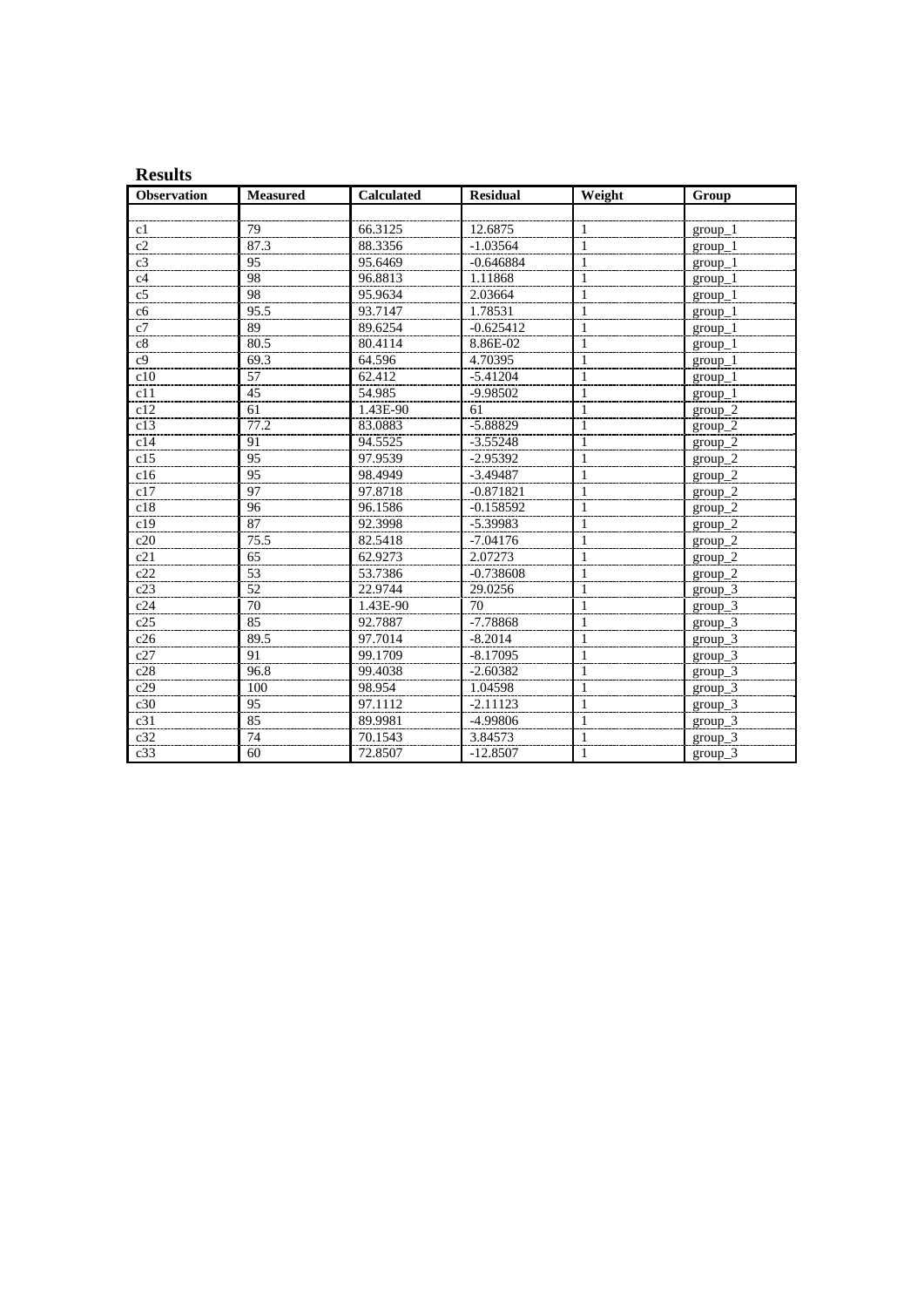#### case.SEN

COMPLETION OF OPTIMISATION PROCESS Composite sensitivities for observation group "group\_1" ----->

|                | Number of observations with non-zero weight = |               | 11           |
|----------------|-----------------------------------------------|---------------|--------------|
| Parameter name | Group                                         | Current value | Sensitivity  |
| k1             | k1                                            | 5.18431       | 0.147111     |
| k <sub>2</sub> | k1                                            | $-15.0000$    | 5.284803E-10 |
| k <sub>3</sub> | k1                                            | 3.04906       | 5.71726      |
| k4             | k1                                            | $-1.37520$    | 5.002027E-02 |
| k <sub>5</sub> | k1                                            | 6.61135       | 6.51195      |
| k6             | k1                                            | 6.78168       | 2.60678      |
| k7             | k1                                            | $-5.22070$    | 9.93890      |
| k8             | k1                                            | 1.00000       | 0.932026     |

Composite sensitivities for observation group "group\_2" ----->

| Number of observations with non-zero weight =<br>11 |       |               |              |  |  |
|-----------------------------------------------------|-------|---------------|--------------|--|--|
| Parameter name                                      | Group | Current value | Sensitivity  |  |  |
| k1                                                  | k1    | 5.18431       | 0.137870     |  |  |
| k2                                                  | k1    | $-15.0000$    | 1.024351E-10 |  |  |
| k <sub>3</sub>                                      | k1    | 3.04906       | 3.84559      |  |  |
| k4                                                  | k1    | $-1.37520$    | 4.479850E-02 |  |  |
| k <sub>5</sub>                                      | k1    | 6.61135       | 4.52265      |  |  |
| k6                                                  | k1    | 6.78168       | 2.43845      |  |  |
| k7                                                  | k1    | $-5.22070$    | 5.54688      |  |  |
| k8                                                  | k1    | 1.00000       | 0.719605     |  |  |

Composite sensitivities for observation group "group\_3" ----->

| Number of observations with non-zero weight =<br>11 |       |               |              |  |  |
|-----------------------------------------------------|-------|---------------|--------------|--|--|
| Parameter name                                      | Group | Current value | Sensitivity  |  |  |
| k1                                                  | k1    | 5.18431       | 0.147288     |  |  |
| k2                                                  | k1    | $-15.0000$    | 6.246567E-09 |  |  |
| k <sub>3</sub>                                      | k1    | 3.04906       | 2.37862      |  |  |
| k4                                                  | k1    | $-1.37520$    | 3.945916E-02 |  |  |
| k <sub>5</sub>                                      | k1    | 6.61135       | 4.93196      |  |  |
| k6                                                  | k1    | 6.78168       | 2.25305      |  |  |
| k7                                                  | k1    | $-5.22070$    | 5.87319      |  |  |
| k8                                                  | k1    | 1.00000       | 1.50617      |  |  |